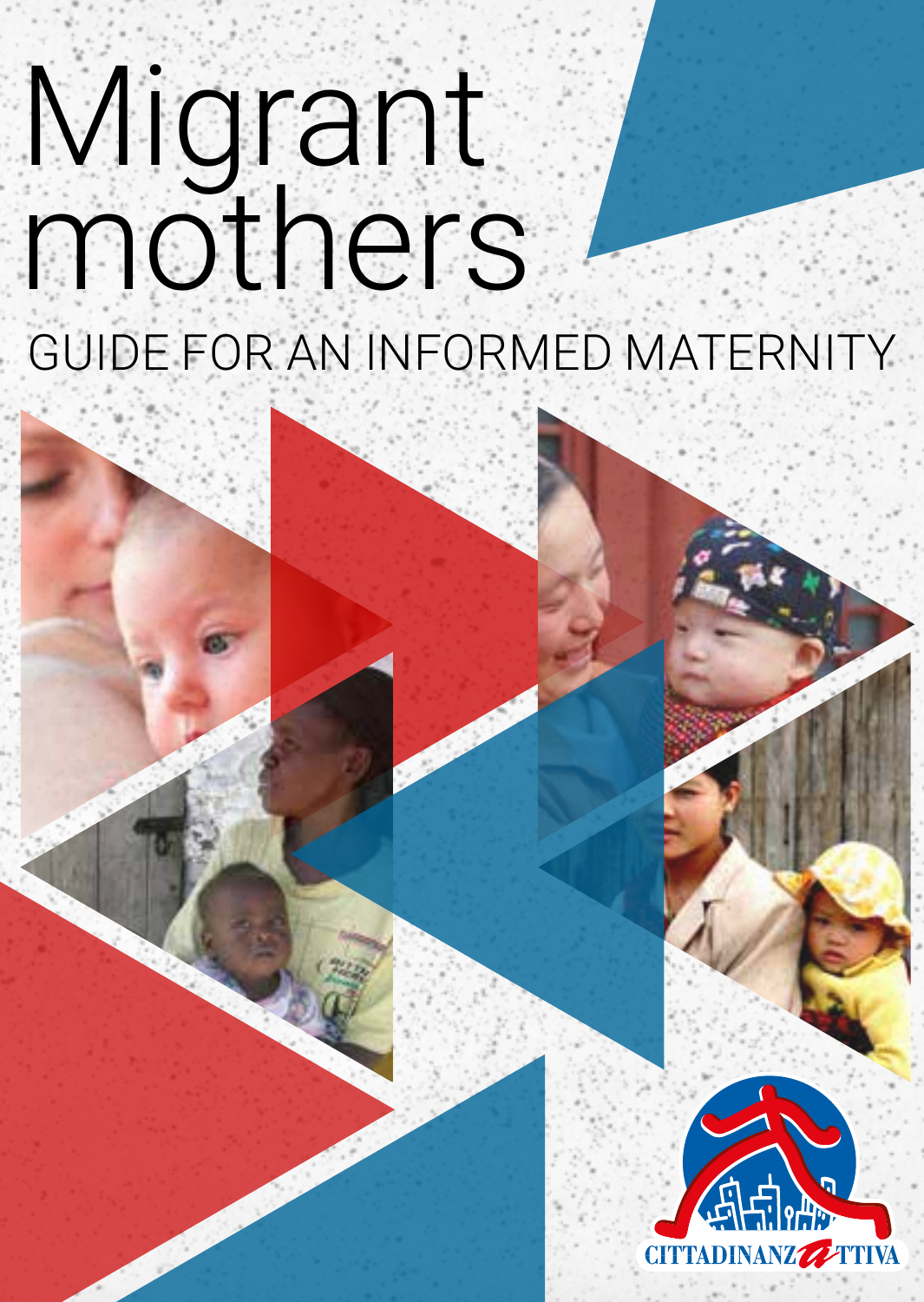INTRODUCTION

Cittadinanzattiva, with the support of the Eight per Thousand income tax fund to the Waldensian Evangelical Church, has im plemented the project "*Nascere in Italia: processi partecipati di inclusione sociale destinati alle donne immigrate*" - "Born in Italy: participatory processes of social inclusion for immigrant women" for improving access to pregnancy and maternity services by im migrant women. The project is inspired by the need to ensure that all women and their children have the same access to services during pregnancy and childbirth, regardless of ethnicity and social status and with equal dignity and safety. Furthermore, the project intends to contribute to build a set of pathways towards impro vement in the field of maternity protection through a civic and participatory approach. The first step was a civic survey in health care facilities and hospitals, interaction with the stakeholders, joint definition of a Charter of Birth and Maternity Services and impro vement programs of access to maternal and child services.

The project is structured on the following main points:

1. setting up a civic monitoring study on the access by pre gnant immigrant women to hospitals and territorial health care facilities;

2. the definition of tools for empowerment and for the improve ment of access for pregnant immigrant women and children to maternal care services through the setting up and the promo tion of Charters of Birth and Maternity Services, integration of the already existing charters in the health structures involved and by agreements for the carrying out of regular Civic Audits; 3. foster direct involvement of immigrant women in the imple mentation of civic actions in order to improve accessibility of services for both mothers and their children.

**This handbook is designed to facilitate the relationship between immigrant women and health and social care services, in particular as regards access to birth services explaining the relevant rights and providing the main information about the existing facilities on the territory.**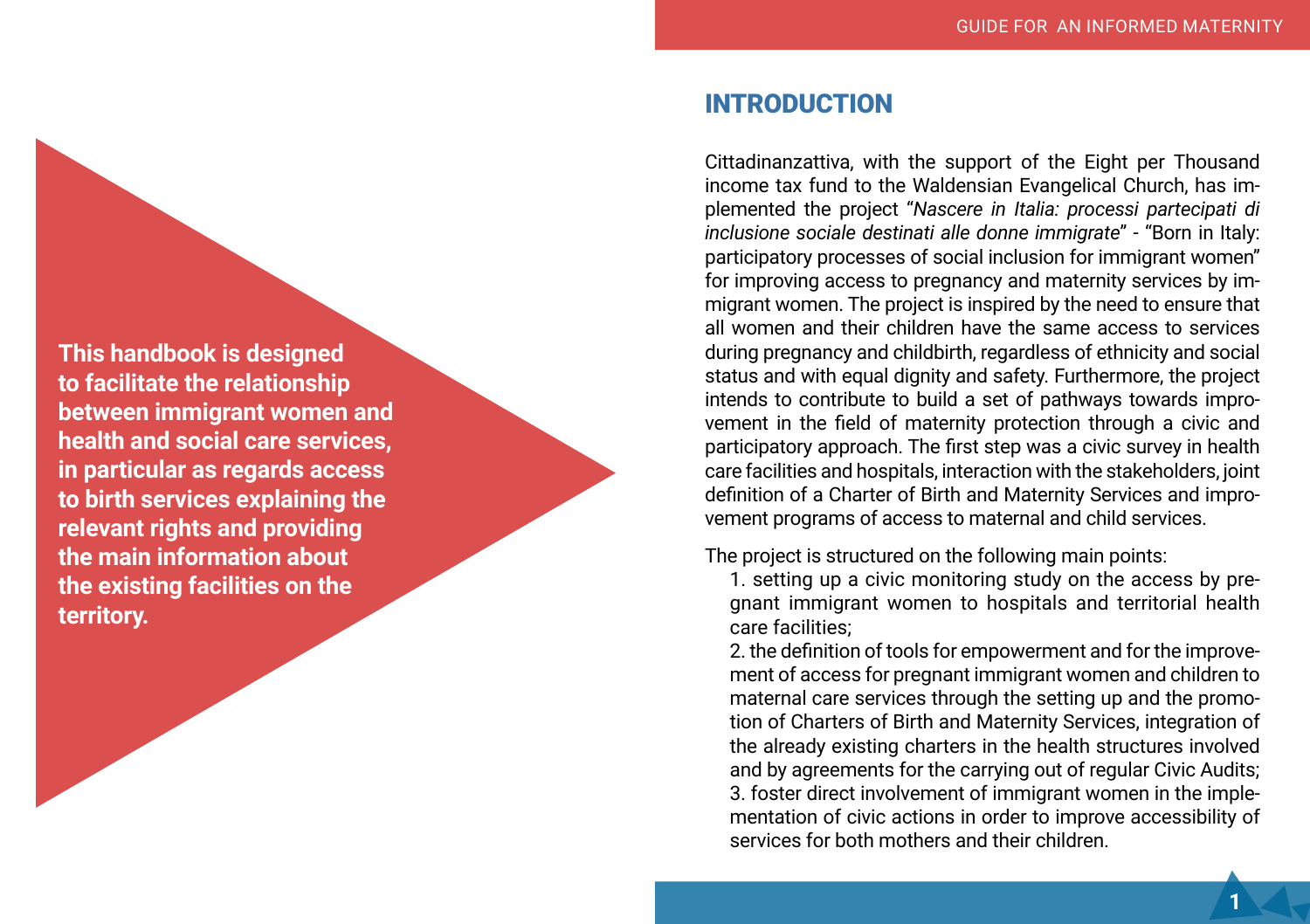# RESIDENCE PERMIT

The residence permit is the document that certifies your legal presence in Italy.

**WARNING: The residence permit is not to be confused with the "VISA" which only allows entry in Italy whereas the residence permit allows you stay.**

The residence permit can be issued for:

- dependent, seasonal or self-employment;
- applicants waiting for employment;
- special activities (entertainment, nurses, sports, etc.);
- family reasons;
- study;
- foster care;
- acquisition of Italian citizenship or stateless status;
- religion or belief:
- business, assignment;
- political asylum, subsidiary protection and humanitarian reasons.

You can apply for a residence permit within eight working days from your arrival in Italy by using the KIT available at all the Italian Post Offices which have the "Sportello Amico" service entering the details of your entry visa issued by the Italian Consulate in the country of origin, of a valid passport or equivalent document and the documents which show that you have both accommodation and financial means of support at your disposal.

## **Should you need any assistance in completing the KIT apply at Trade Union offices or at the Italian Welfare Agencies (Patronati).**

# THE SSN - ITALIAN NATIONAL **HEALTH SYSTEM**

The SSN comprises the functions and welfare activities carried out by the Regional Health Services, national agencies and institutions and by the State to ensure the protection of health as a fundamental right of every individual. It is a public system which guarantees health care to both Italian and foreign citizens.

The SSN is funded by the State through taxation and by the Local Health Agencies through direct income from the "co-pay" system (i.e. amounts contributed by the patients to the total cost of each service) as well as through services paid directly by the patient.

The State has the responsibility to ensure all citizens the right to health through a strong system of guarantees through the Livelli Essenziali di Assistenza (LEA) – Basic Welfare Levels. The LEA are the facilities and services that the National Health System is required to quarantee to all citizens, either free or partly paid by the patient through the resources collected through the taxation system.

The services guaranteed in accordance with the basic levels of assistance belong to three groups:

1. collective health care in living and working environments, which includes all prevention activities targeted at both the community and the individual (protection from the effects of pollution, workplace accident risks, veterinary services, food protection, prevention from infectious diseases, vaccinations and early detection programs, forensics); 2. local assistance, namely the social and health services, such as GPs (Family doctor), pharmaceutical services,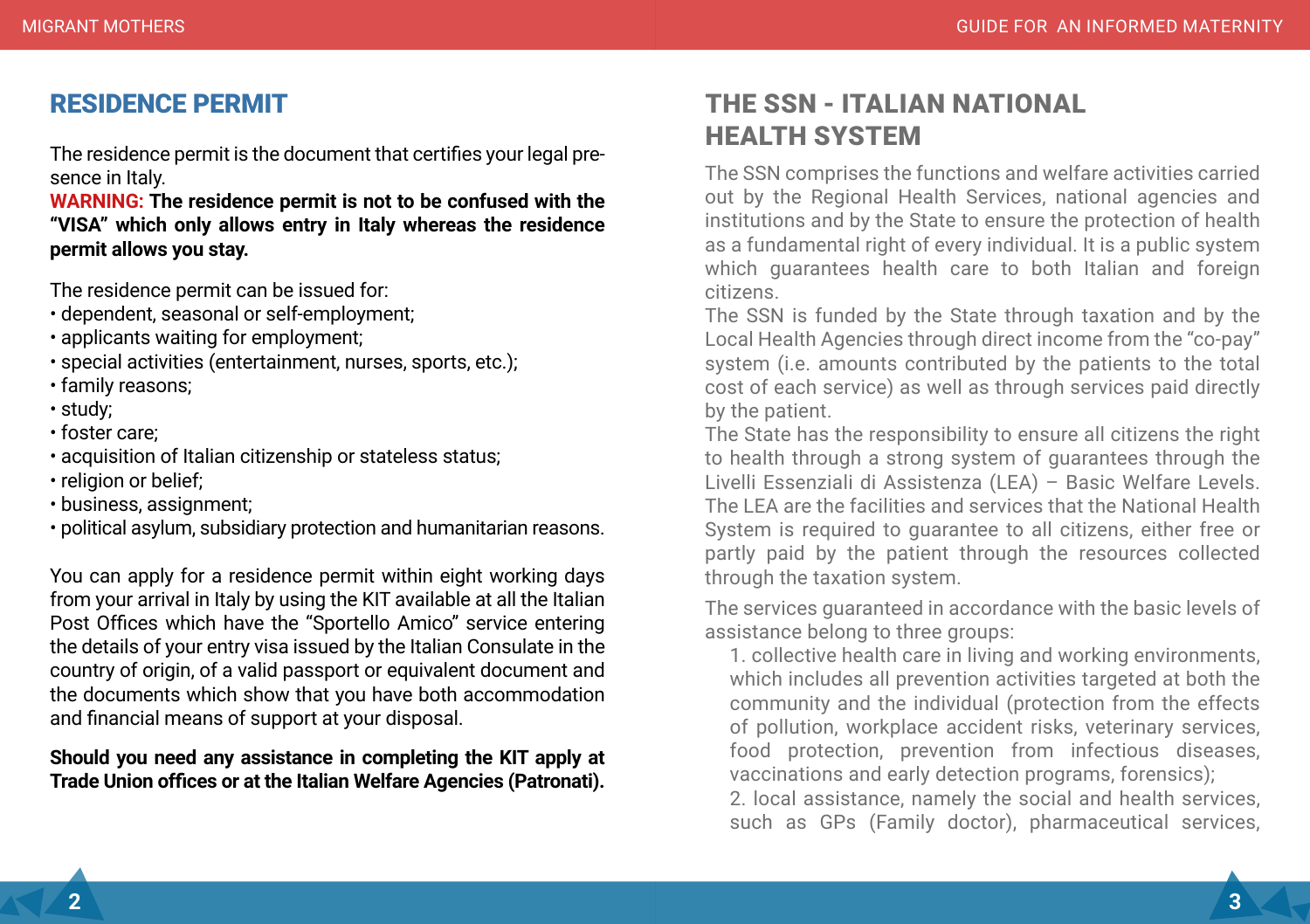specialized diagnostic services and outpatient provision for prosthesis to the disabled, home care service for the elderly and the seriously ill, local advisory services (family counselling, SERT -Servizio per le Tossicodipendenze – Support Services for Drug Users-, mental health services, rehabilitation services for the disabled, etc.), semiresidential and residential structures (homes for the elderly and the disabled, day care centres, residential homes and therapeutic communities);

3. hospital care, A&E, hospitalization, day hospital and day surgery, hospitalization in facilities for rehabilitation and long-term patients and so on.



# HEALTH CARE AND IMMIGRATION

# In Italy, health care is guaranteed to all Italian and non EU immigrants regularly or irregularly present in the country.

When you sign up to the SSN you will receive a document, the "Tesserino Sanitario Personale" (Personal Health Card), which entitles you to receive medical care either free of charge or against payment of a health ticket (contribution paid by the patient under the co-pay system). The cost of the ticket depends on the region in which you reside and on your income. Each region has different regulations related to the "Guidelines for the correct application of the rules and regulations regarding health care for foreign citizens by the Italian Regions and Autonomous Provinces" approved by the Permanent Conference for relations between State, Regions and Autonomous Provinces of Trento and Bolzano. This document foresees that every region supply a list of all health services for immigrants specifying also the methods by which the services are made available. This is a new document; therefore the guidelines have not yet been defined.

The right to health concerns the following services:

- specialist medical examinations;
- home visits;
- hospitalization;
- vaccinations;
- blood tests;
- X-rays and ultrasounds;
- medication;
- prosthetic rehabilitation assistance.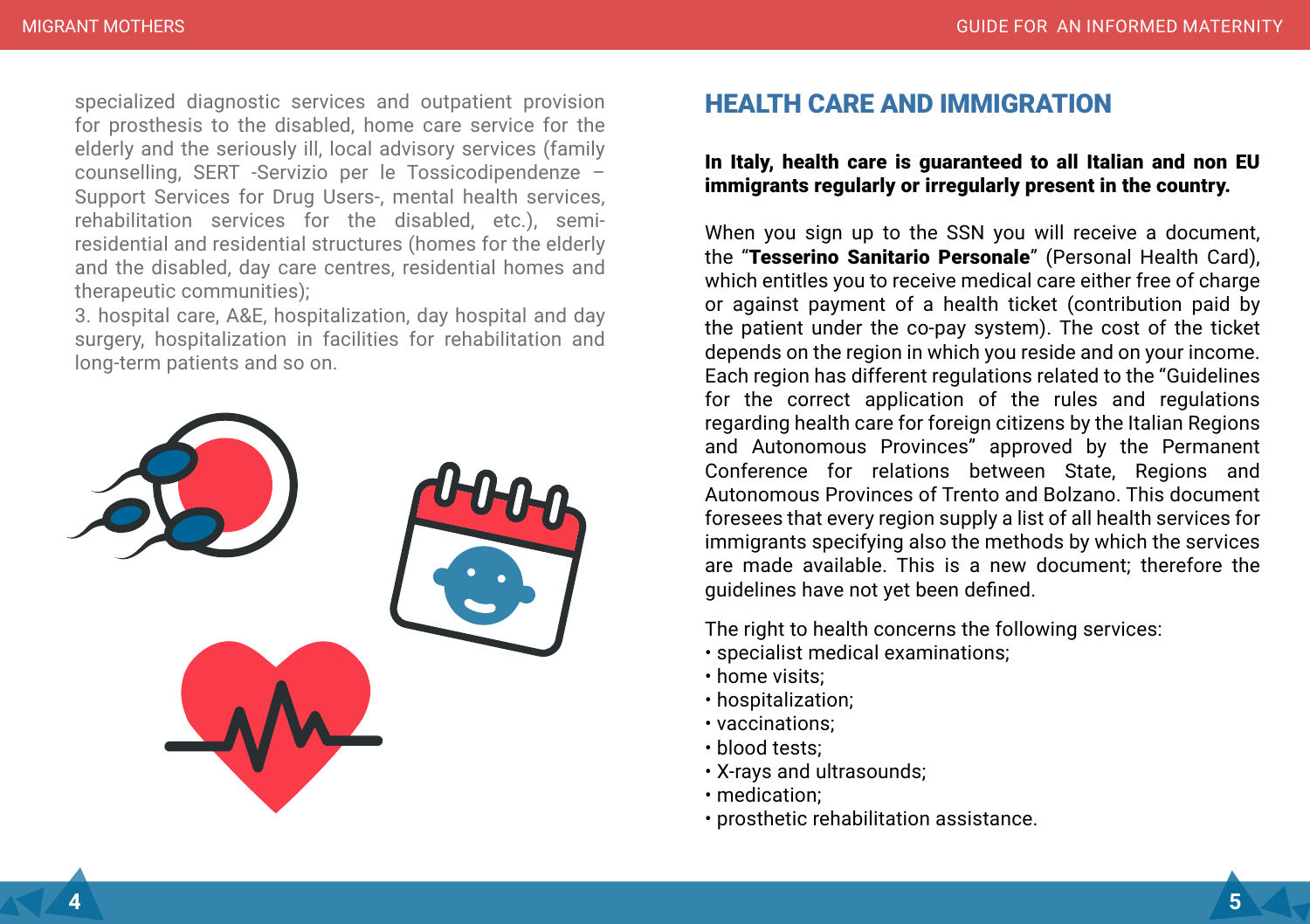#### If you hold a valid residence permit (or if you have applied for renewal) you must compulsorily register with the SSN in the case of:

• dependent and self-employment or while waiting for employment;

- family reasons;
- political asylum;
- applying for asylum;
- subsidiary protection or humanitarian reasons;
- request for adoption or foster care;
- for religious reasons;
- the acquisition of the Italian citizenship.

# Registration with the SSN is optional if you:

• are a student or if you are an au pair worker even for periods of less than three months;

• hold a residence permit for elective residence and do not work, if you are a member of religious, diplomatic or consular personnel or in all other cases when registering to the SSN is not compulsory.

Voluntary registration with the SSN requires a payment of an annual fee. Payment must be made into a regional current account and the number will be supplied by the ASL (Local Health Service) where you reside upon request.

If you are a foreigner legally residing in Italy for a period longer than three months and you are not registered with the SSN, you are obliged to insure yourself against the risk of illness, accident and maternity leave, by buying a private insurance policy.

# How to register with the SSN:

• registration is free, it is also valid for dependent family members of immigrant citizens, as long as legally residing in the country;

• registration is valid for the duration of the residence permit and does not expire during the renewal period: it can therefore be renewed also by producing to the ASL evidence in support of the request for renewal of a residence permit;

• in the event of non-renewal or withdrawal of the permit, or in the case of deportation the registration ceases to be valid, unless the person concerned proves that he or she has filed an appeal against this measure;

• registration must be made at the Local Health Agency (ASL), in the area in which you reside or at one where you have actual residence (indicated in the residence permit), where you can choose your GP and your family paediatrician. The ASL releases a health card – Carta Regionale dei Servizi (CSR)- Regional Service Card - which allows you to make use of all the benefits provided by the health care system;

• the documents required to register with the SSN are: a personal identity card/document, fiscal code, residence permit/receipt of renewal of residence permit, self-certification of residence or of domicile.

#### If you do not have a residence permit:

• you can benefit from urgent or essential health care and outpatient or hospital care for as long as needed in case of illness and/or accidents as well as preventive medical programs, using the STP code - Straniero Temporaneamente Presente (Temporarily Present Foreigner National);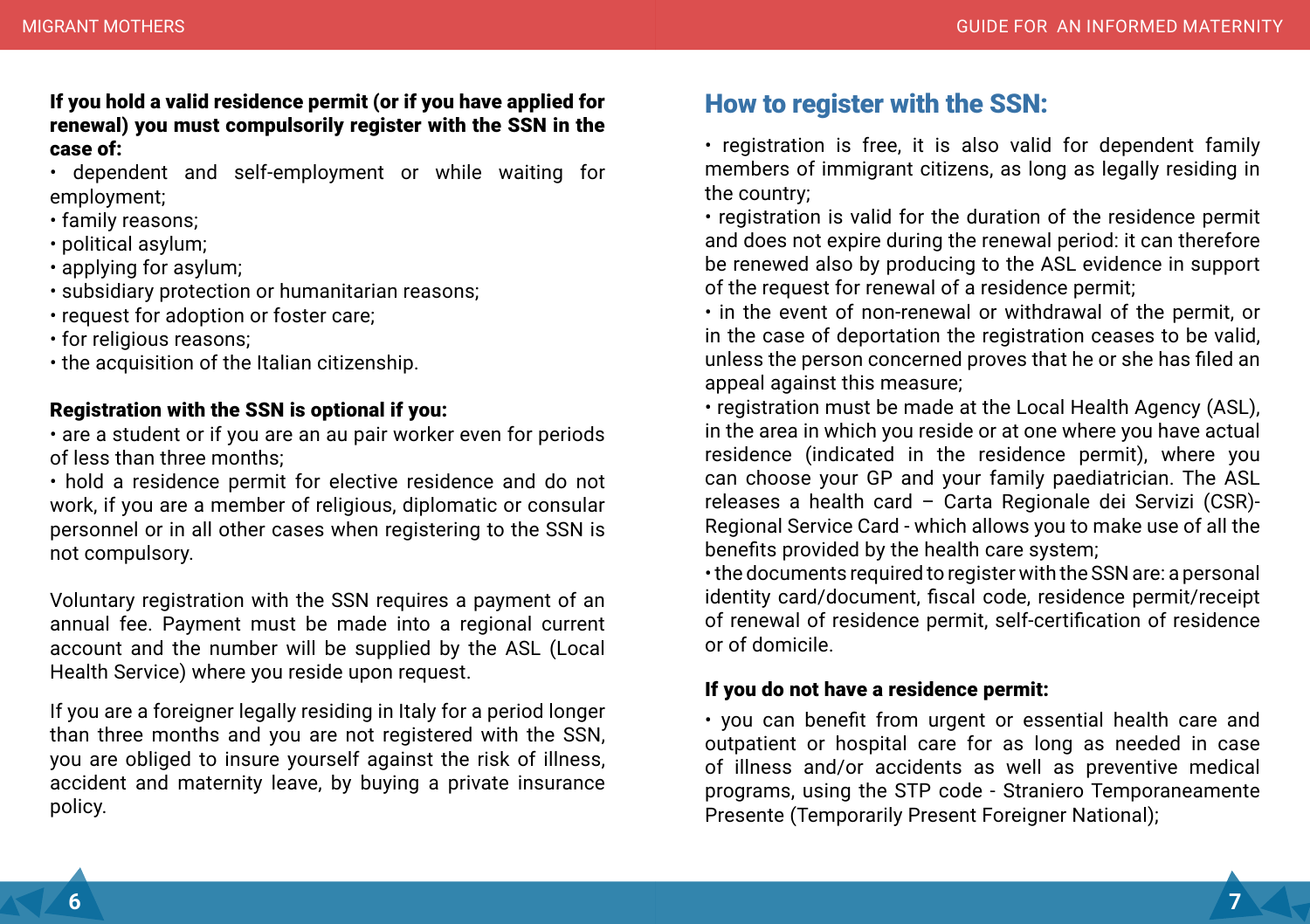• access to health facilities will not in any case result in being reported to the Authorities;

• you cannot be deported if you are a pregnant woman or within 6 months after childbirth. In this case, you can apply for a residence permit for medical care (along with your child's father if married and living together), renewable until your child is 6 months old and registering yourself to the SSN producing documentation proving your pregnancy.

# WHAT IS THE STP CODE AND HOW TO APPLY

The STP is a document used in place of the national health card by non-EU immigrants without a residence permit. The STP card may be issued by any ASL and hospital, regardless of the domicile or place of residence of the applicant.

In order to obtain the STP card it is necessary to sign a "statement of destitution." By signing this document you will have the same rights as any Italian citizen. This means that, when applicable, a contribution (ticket) should be paid for the services. Foreign nationals are requested to supply the following information which will be registered by the ASL: name, surname, gender, date of birth, STP code, address, nationality, date of release of the STP card. This information will not, in any case, be forwarded to provincial police offices (Prefetture) for reporting purposes.

The ASL must in any case register the personal data supplied by the applicant also in the absence of identity documents. If the immigrant wishes to remain anonymous, the card can be issued without the indication of the name and the surname.

The STP code is valid throughout the country, lasts six months and can be renewed.

To obtain the STP card usually no document should be required. Sometimes, however, the passport is required to be able to write correctly name and surname of the applicant. This essentially serves to protect the patient (e.g. in case family members or the patient's Consulate must be contacted).

# MATERNITY AND STAY IN ITALY

### If you do not yet hold a residence permit and you are expecting a baby:

• you cannot be deported;

• you can apply directly to the local Police Offices (Questura) for a residence permit "for medical care/maternity", valid from the day the pregnancy is certified and up to when the child is 6 months old by presenting a medical certificate and a declaration of domicile (this residence permit can also be applied for by the child's father when registering the birth, if you are married and living together). The residence permit for medical/maternity reasons does not allow you to be employed and is neither renewable nor convertible;

• you are always entitled to continuous urgent inpatient and outpatient care or to those services considered essential during pregnancy and childbirth, at public hospitals or at those structures operating within the SSN. You will receive the same treatment as any Italian citizen even in the absence of documents;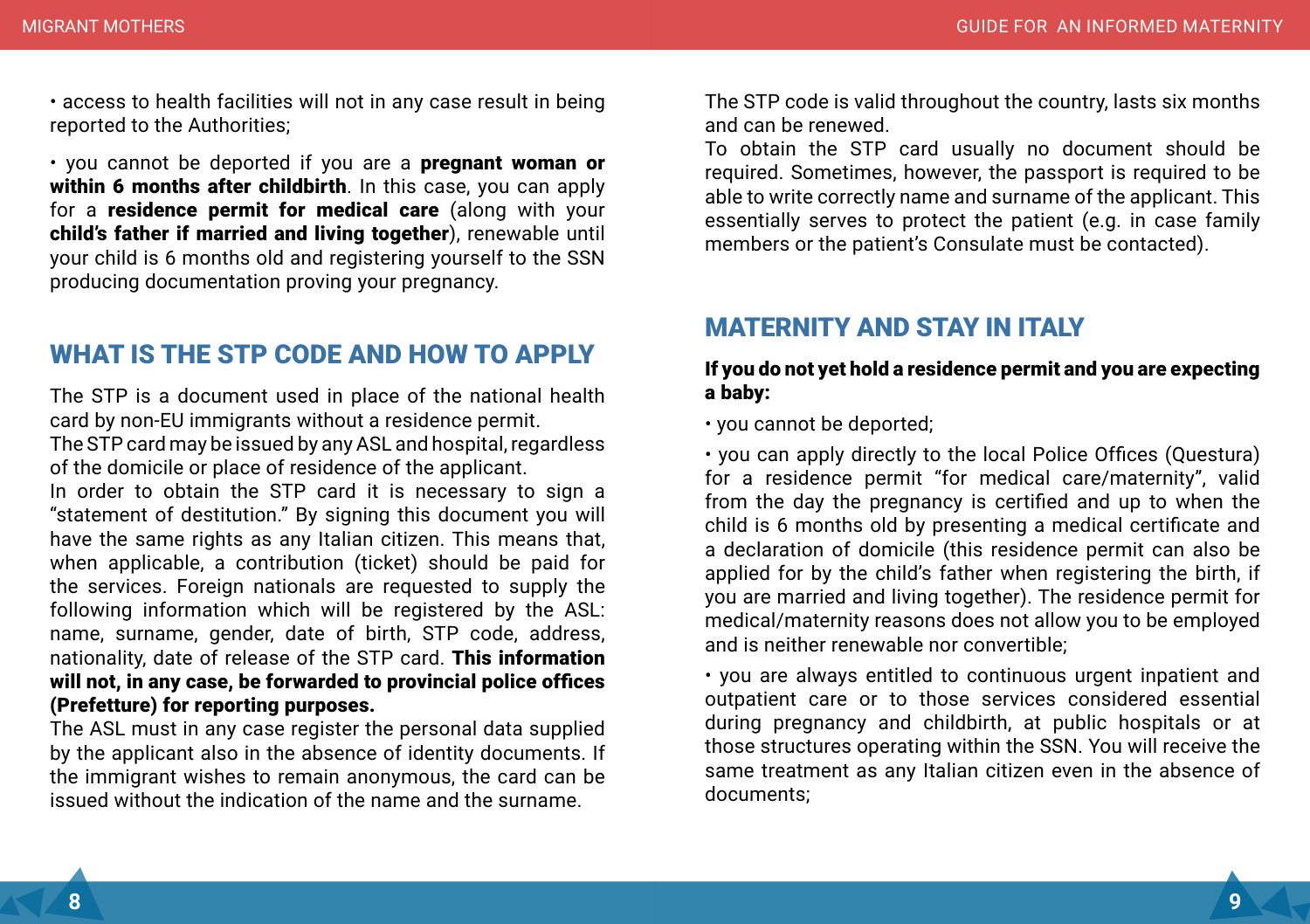• you can register the birth of your child at the hospital or at the local registry office without running the risk of being reported; likewise, the father of the child, even if illegally present in the country and also in the case you are not married with him, can recognise his natural child without any risk;

• you can apply to the courts for the recognition of paternity if the father does not wish to recognize the child.

## If your children are minor and you hold a residence permit:

• up to 14 years of age, children are registered in your residence permit or in your and/or the father's EC permit for long-term residents (former residence card). (The child will be issued a personal card associated with that of the parent);

• after 14 years of age, children will be issued a residence permit for family reasons (or an EC residence permit for longterm residents if the parents already hold such a permit);

• at the age of 18, having come of age, children are entitled to a residence permit for study reasons, for dependent/selfemployment or when waiting for employment. Moreover, they can renew their residence permit for family reasons, as long as their parents can prove to be earning a sufficient income to support them.

PLEASE NOTE: Foreign nationals who were born to parents who are legal residents and have legally and continuously resided in the country from birth until adulthood, can apply for Italian citizenship. The application shall be submitted within the nineteenth year of age to the municipality of residence.

#### If your children are minor and you do not hold a residence permit:

• you can obtain a residence permit for family reasons if your children are registered in the father's residence permit even if you are not married with him. It is essential, however, that you have had a previous residence permit which has expired within the previous year (even in the case of a residence permit granted for medical/pregnancy reasons) and the father can prove both the accommodation and income requirements foreseen for family reunification are fulfilled;

• in the case of serious reasons related to the physical and mental development of the child who is living in Italy, the Juvenile Court may authorize the entry or the residence of a family member, granting the latter a permit "for child assistance" which allows you to work regularly but cannot be converted into a residence permit for work reasons;

• even if their position is not regular, your children are entitled to health care and are subject to compulsory education.

# FROM PREGNANCY TO CHILDBIRTH: HEALTH **SERVICES**

#### **Pregnancy**

If you are not sure whether or not you are pregnant, pay attention to the following signs:

• menstruation does not occur when expected;

• menstruation occurs in a very different way from previous ones. For example you have morning sickness, vomiting and the urge to urinate frequently.

To make sure of your state you should take a pregnancy test.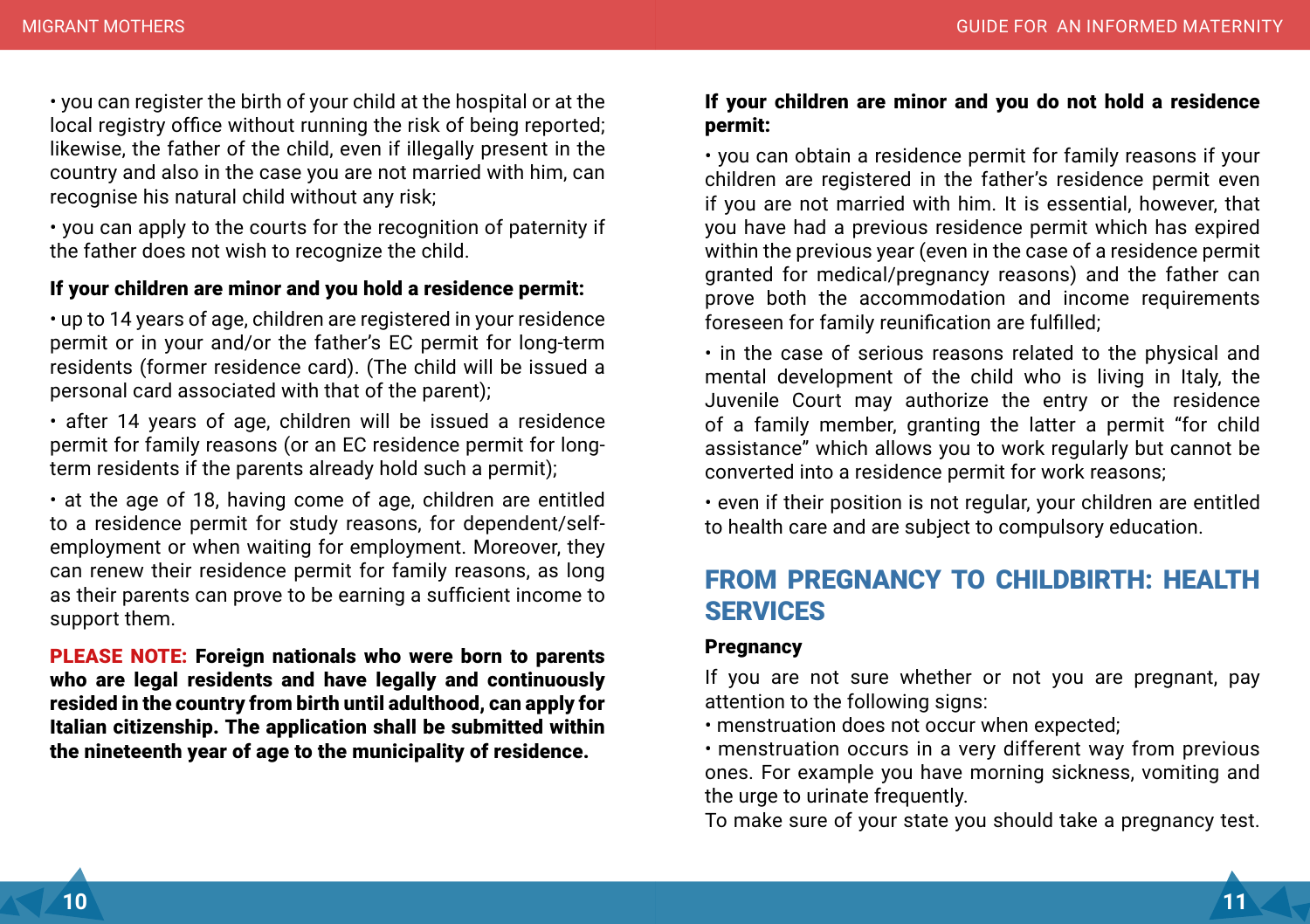Pregnancy test kits can be purchased at any pharmacy. If you discover that you are pregnant you can contact a family counselling centre where operators will welcome you and where you will be able to undergo periodic tests and examinations throughout the period of pregnancy.

Foreign women, even if they are not residence permit holders, may avail themselves of free medical care at any family counselling centre. The law forbids the medical staff to report any illegal immigrants using these services.

# FAMILY COUNSELLING CENTRES: WHAT THEY DO AND WHOM THEY ARE FOR

Counselling centres are a public service directed mainly to women's health care, where singles, couples, young people, families can turn to for help and support on social and health problems. These facilities guarantee confidentiality and professional secrecy. Family counselling centres have a number of operators who you may find useful: health operators (doctors, midwives and nurses) social workers, psychologists – male and female, sometimes professional educators/pedagogues are available as well as psychotherapists, legal counsellors and family mediators. It is also possible to request being examined only and exclusively by female gynaecologists, midwives and nurses.

#### SERVICES OFFERED

Pregnancy, post-birth assistance and breastfeeding support, contraception, voluntary termination of pregnancy (VTP/ abortion), cancer prevention (pap test), menopause, family mediation in support of situations of separation or divorce, fertility, infertility, violence and mistreatment against women, legal advice, counselling for anonymous childbirth.

# All examinations regarding childbirth protection are free of charge.

Prescriptions for diagnostic and laboratory tests and specialist examinations are supplied by general practitioners or by specialists working at the medical structures operating within the SSN and in the family counselling centres. The list of such services is included in the Ministerial Decree dated 10 September 1998 and its attachments and are generally given free of charge:

• periodical obstetrical gynaecological examinations;

• tests to be carried out before conception in order to exclude the presence of factors which might affect negatively the pregnancy. If the couple's clinic or family history shows possible risks to the foetus, all necessary and appropriate care in order to ascertain possible genetic defects can be prescribed by the specialist doctor free of charge;

• all diagnostic tests for each period of pregnancy carried out to keep physiological pregnancy under control. In the risk of miscarriage all necessary specialist examinations to monitor the evolution of the pregnancy are included;

• all appropriate and necessary services for prenatal diagnosis during pregnancy when the foetus is at risk;

• all appropriate and necessary therapies for the treatment of diseases (pre-existing or arisen during pregnancy) which could put the mother or the foetus at risk, normally prescribed by the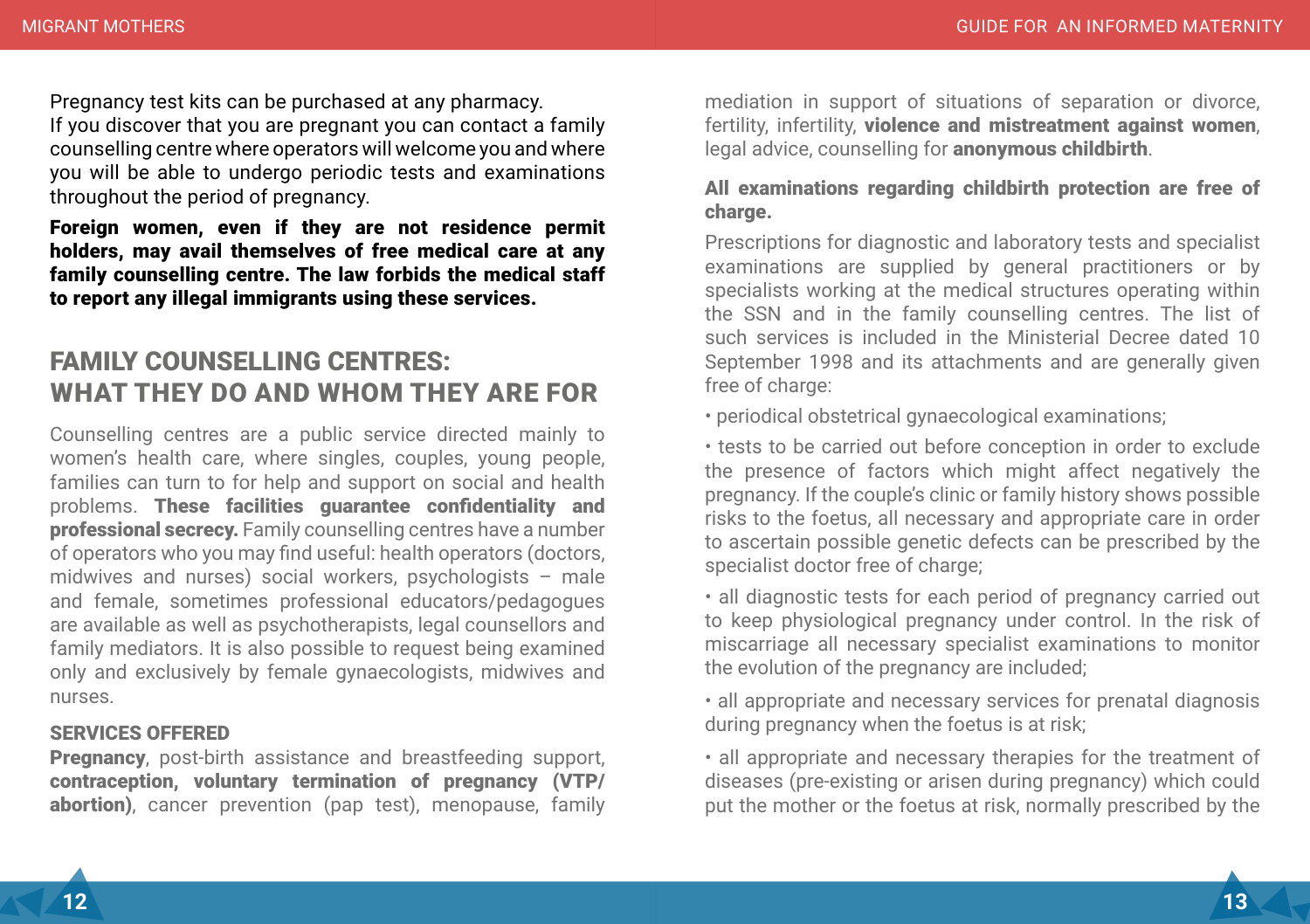specialist.

PLEASE NOTE: always ask your gynaecologist for the list of tests required during pregnancy.

PLEASE NOTE: the Ministerial Decree of 10 September 1998 has recently been modified and there are now new levels of assistance (LEA). The list of medical examinations and medical services recommended and offered for free during pregnancy has been updated, but the Decree has not yet come into force (at the time of writing this guide, the Decree was not yet effective). For any clarification contact your local clinic, your family doctor or your gynaecologist.

#### Childbirth

You can give birth, for free and in a safe environment, choosing from the hospital facilities available in the area and equipped for childbirth. If you contact the family counselling centre, operators will put you in contact with the structures available in the area where you live and list which childbirth facilities are available in the structure of your choice.

Your husband, your partner or a person of your choice may be with you during labour and delivery. In some hospitals the newborn may remain close to the mother, in others babies are kept in a special ward called "NIDO". In some cases, in the presence of conditions or clinical complications that prevent natural childbirth it could be necessary to resort to a caesarean section.

# WHAT IS A CAESAREAN SECTION

The caesarean section (CS) is a surgical procedure whereby the gynaecologist extracts the foetus from the mother's womb. It can be programmed if decided upon before labour or can be an urgent procedure if the conditions of the mother or of the foetus during childbirth make it necessary. It is an intervention which can be performed either under general or local anaesthesia.

ALWAYS ASK BOTH THE SURGEON AND THE ANAESTHESIST INFORMATION ON THE TYPE OF INTERVENTION WHICH HAS BEEN DECIDED TO BE PERFORMED AND ALWAYS REMEMBER TO READ AND SIGN THE INFORMED CONSENT FORM. IF YOU HAVE ANY DIFFICULTY IN UNDESTANDING THE CONTENTS OF THIS FORM ASK THE HEALTH OPERATORS TO EXPLAIN IT TO YOU.

The Informed consent form is a document that informs you of the type of intervention and its risks.

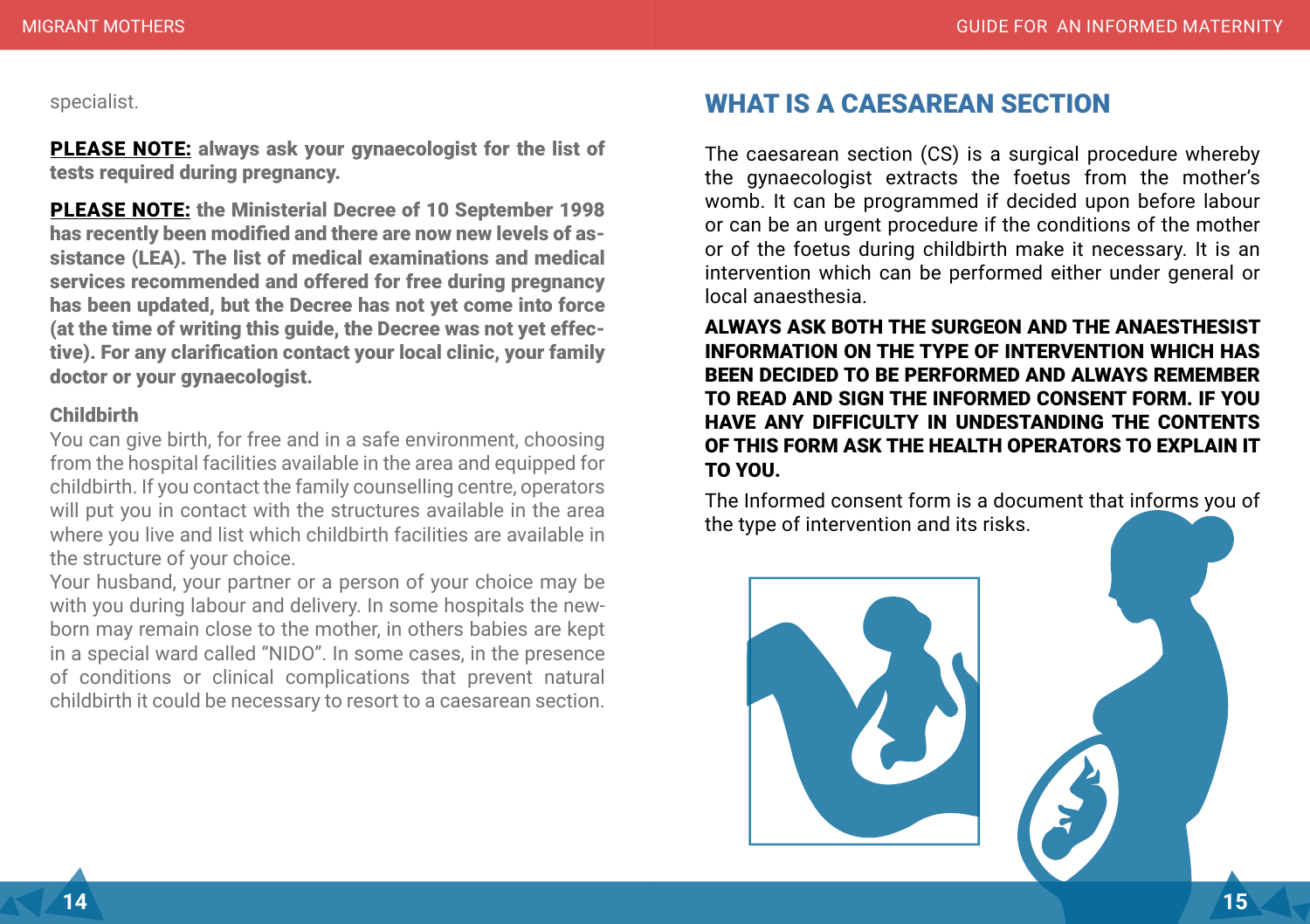#### Health care after childbirth

Upon returning home after childbirth you may need support, information, and assistance for both yourself and your child. After giving birth, you will be in a PROTECTED DISCHARGE position. This means that, upon request by the doctors, you must go back to the hospital so that both your health and that of your child can be checked. You can also contact an counselling centre in the area near your home and ask if there are any midwives who can visit you after childbirth for a health evaluation and counselling on contraception (prescription, application method of contraception), if there are any activity groups in your area (postnatal and baby feeding support groups; groups organising child massage; theme groups for parents), if there are any associations which can support you during the child feeding period.

#### Depression after childbirth

Postnatal or post-partum depression is a mood disorder which affects 10-20% of women in the period immediately following childbirth.

Symptoms of postnatal depression are crying spells, mood changes, general irritability, and loss of appetite, insomnia or difficulty in staying awake, the absence of interest in daily activities and/or towards the new-born.

In the cases when proper postnatal depression is diagnosed antidepressants can be prescribed taking into account the possible side effects on both the mother and the newborn, especially if you are breastfeeding (most of the drugs are counter indicated for breastfeeding and in any case all the molecules taken by the mother pass through the blood into the her milk). Medical therapy should be combined with

psychological support or proper psychotherapy offered directly by the health service.

#### Medical care for the new-born: your Paediatrician of choice

Each child from 0 to 14 years of age has the right to have his/ her own doctor, who is called a **paediatrician. In Italy every** child has the right to be taken care of by a paediatrician, even in the case of migrant mothers, registered with the SSN or holders of the STP card.

The rules regulating health care for your child are the same rules established for you:

• if you hold a residence permit and you fall within the categories for whom it is compulsory to register with the SSN, also your child must be registered and have his/her paediatrician, according to the rules described above.

• If you hold a residence permit but you belong to a category who may choose not to join the SSN also your child will follow the same procedure: i.e. buying an insurance policy or payment of an annual set sum as contribution for the registration.

If you do not hold a residence permit you can apply for a STP card for your child as well, as previously stated. Contact the nearest ASL where you will be given the address of a counselling centre or that of a paediatrician.

PLEASE NOTE: a paediatrician does not only take care of a child when he/she is ill but has also the task of monitoring the child's growth through periodic examinations and screening tests.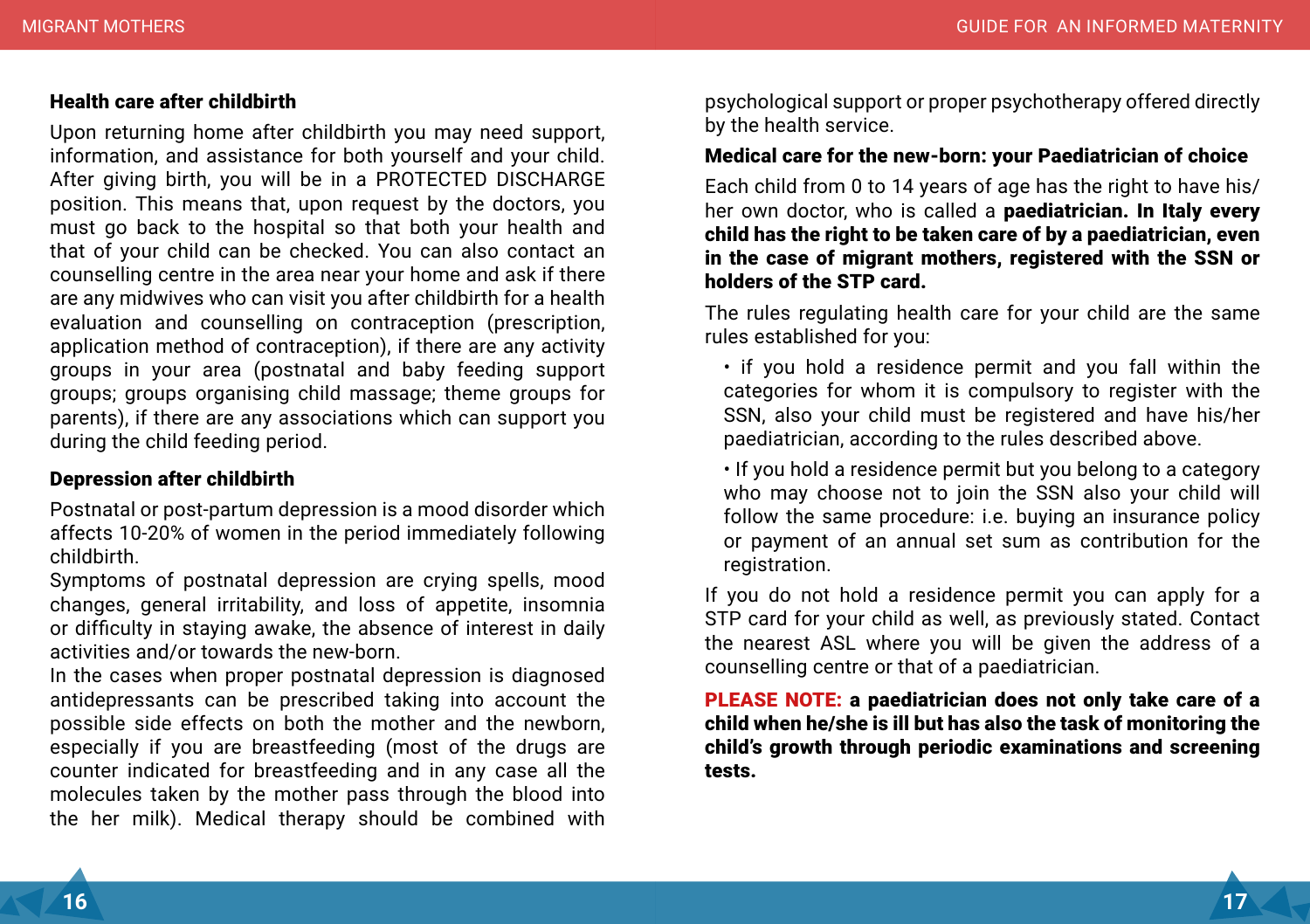Vaccinations are very important for the health of the child and the community.

In Italy vaccinations are divided into:

- mandatory: the law provides that all children be vaccinated and ASL send an invitation with the date and the place in which they will be given;
- recommended: for all recommended vaccinations ASL will send an invitation with the date and place in which they could be given;

• optional: parents are not obliged to give their children certain types of vaccination but the paediatrician may advise them that they should be given the basis of the child's clinical history. In this case, the parents must contact the ASL to fix an appointment.

# Voluntary termination of pregnancy (abortion)

If you are expecting a baby, but you are not sure you want to continue the pregnancy, you will find specialised staff operating with the counselling centres who will listen to you and support you in your choice. The decision to terminate the pregnancy is always a difficult and dramatic moment in the life of a woman and no woman can deal with it superficiality, lightness and solitude. The reasons which may bring you to such decision are manifold.

The counselling centre operators will help you to check if there are any services in your area which can help you to overcome your problems, be they economic, social or regarding family. In Italy it is legal to terminate a pregnancy within the first 90 days after conception which correspond in terms of ultrasound scan to 12 weeks and 6 days. Voluntary interruption of pregnancy is confidential and does not need the father's consent. Foreign women, even without a residence permit, may apply for a free abortion. After 90 days of pregnancy, termination is only permitted for therapeutic purposes, i.e. when the mental and physical health of the woman is at risk. In Italy termination of pregnancy can be practiced exclusively in health structures such as hospitals, clinics etc.

In order to resort to abortion it is necessary to produce a certificate stating the date when the pregnancy began; this document can be issued by the gynaecologist and after seven days you can undergo the operation at the hospital you have chosen. However, you can change your mind at any time before the operation and continue the pregnancy having discussed the issue with the health operators.

If you are a minor and are expecting a baby and you want to resort to an abortion you can do it with the permission of both your parents. If you do not want to inform your parents or they are not present at the time, an authorisation is required by a judge supervising cases concerning guardianship (giudice tutelare); you will find support from social workers and psychologists at counselling centres.

Voluntary interruption of pregnancy is not a contraceptive, does not preclude the possibility of having further pregnancies, but if repeated it may compromise the health of the woman.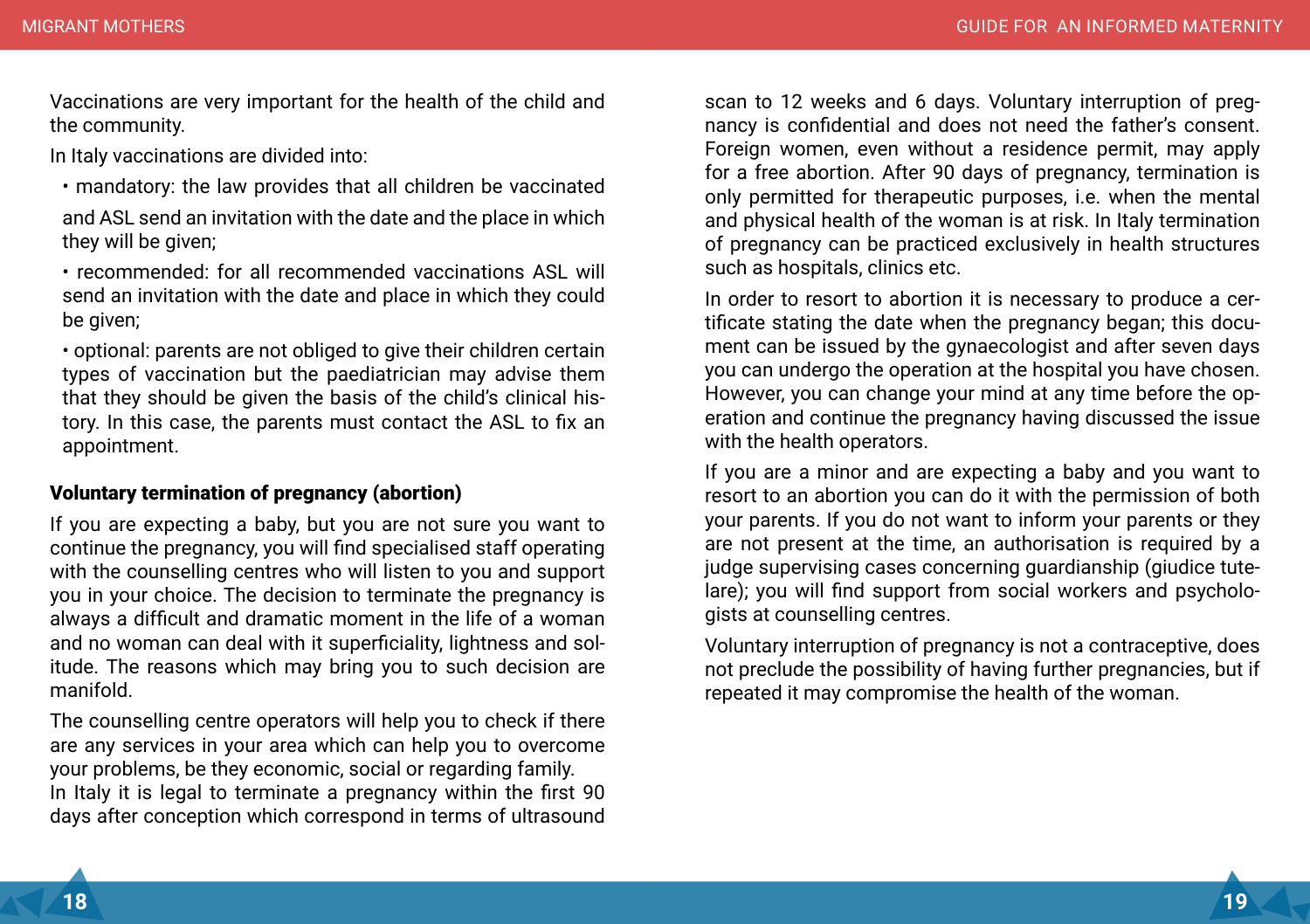# **CONTRACEPTION**

You can avoid unwanted pregnancies with the proper use of contraceptives. The most common contraceptive methods are:

# The condom

The condom (effectiveness from 85% to 98%) is a contraceptive. It consists of a thin sheath of natural rubber which covers the erected male organ before each sexual intercourse to prevent the sperm from entering the vagina. The condom is the only effective contraceptive method against the risk of HIV/AIDS and other sexually transmitted diseases (hepatitis, syphilis, and gonorrhoea).

#### The vaginal diaphragm

The vaginal diaphragm (real effectiveness 84%) is a soft rubber cap with a thick rim covering the opening of the vagina up to the uterus. It should be smeared with cream, or spermicidal lubricant before being inserted into the vagina prior each intercourse (2/3 hours before). It must not be removed before at least 6 hours since the last intercourse.

You should visit a gynaecologist to establish the size and type to use. Its use can be discontinued at any time.

#### Hormonal contraception

Hormonal contraceptives are small doses of hormones which, taken continuously, reduce by 99.9% the chance of a pregnancy. These contraceptives are:

• the Pill (effectiveness from 92% to 99.7%) is the most common hormonal birth control method; it is taken by mouth daily and each pill has its own instructions for use. There is a type of pill, called POP ideal for women who are breastfeeding and has no side effects on the child. Most of the pills are not free, although there are certain types which are free of charge

whose prescription can be obtained at the counselling centres.

• the Vaginal ring (effectiveness from 92% to 99.7%) is a ring of transparent and flexible material to be inserted in the vagina between the first and the fifth day after the beginning of menstruation. It should be changed every three weeks with an interval of seven days.

• the Contraceptive patch (effectiveness from 92% to 99.7%) is applied to any part of the body and must adhere well to the skin. It should be replaced every seven days, observing a break every three weeks during which the contraceptive efficacy remains intact.

# The IUD coil

The IUD coil (effectiveness 99.4%) is a birth control device made of plastic and copper that prevents the fertilization process. It must be inserted and removed from the uterus by the gynaecologist and its duration is from 3 to 5 years. It is not recommended to young women who have not yet given birth.

#### Natural birth control methods

Natural birth control methods (BBT- Basal Body Temperature, Knaus-Ogino, Billings, effectiveness 75% to 91%) are based on abstention from natural intercourse during the fertile period, calculated according to the method chosen.

These methods are not very reliable because it is not easy to recognize the signs of ovulation and also due to the variability of the woman's cycle.

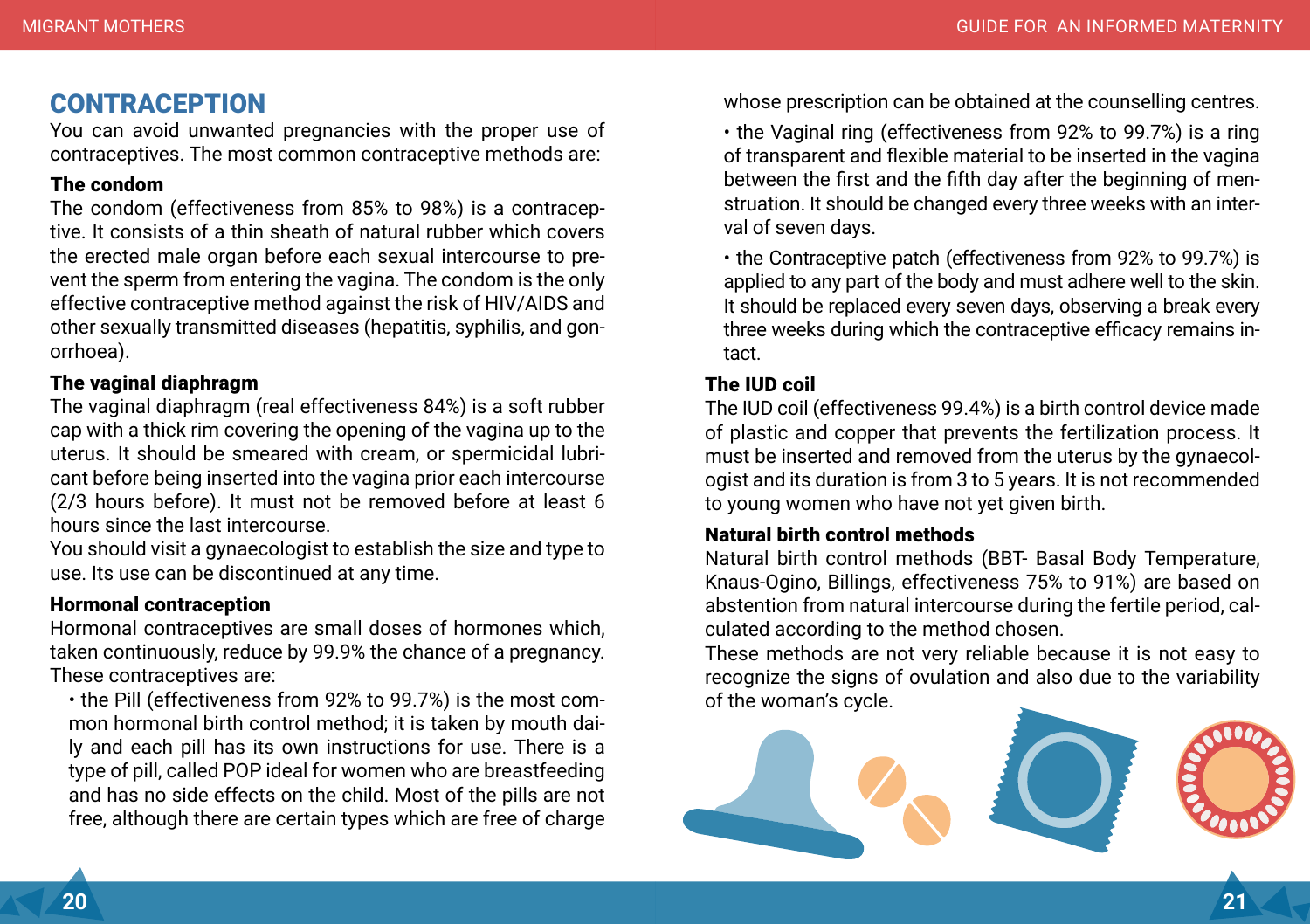Coitus interruptus (rejected sexual intercourse) is the timely removal of the penis from the vagina before ejaculation. It has low efficiency since in the lubricating fluid produced by the man at the beginning of the relationship there may already be sperm capable of fertilization.

## Emergency contraception

The "morning-after pill" is not a contraceptive method and should only be used in emergency. The tablets are to be taken after unprotected sexual intercourse and should be taken within 48 - maximum 72 hours after the intercourse.

A good alternative is the insertion of the coil (by the gynaecologist) within 5 days from the intercourse.

## Anonymous birth

The birth of a baby is an extraordinary event in the life of a woman but not all women are able to acknowledge their maternity and adequately respond to the needs of the child during pregnancy; this can happen for many reasons and in particularly in difficult situations.

Therefore, in hospitals, it is possible to give birth without disclosing your identity, with the guarantee of maximum confidentiality and free from guilt induced by judgement.



The law allows you not to recognize the child but leave him/her in the hospital where he/she was born thus ensuring assistance and legal protection (396/2000 DPR, art. 30, parag. 2).

The mother's name will always remainun disclosed and the child's birth certificate will show "*born from woman who does not want to be identified.*"

The child who is not recognized can be adopted by a couple deemed fit by the Juvenile Court and he/she will be raised and educated in a family and gain the status of legitimate child of the parents who adopted him/her.

Should you have serious reasons preventing you from formalizing the recognition, you can ask the Juvenile Court, where the procedure for the declaration of adoptability of the new-born is open, a period of time to provide for said recognition.

# Declaration of birth and recognition of the child

The declaration of birth made within maximum 10 days from birth, allows the completion of the birth certificate which will include identity particulars, name and citizenship.

# Foreign parents regularly residing in Italy must make the declaration of birth:

• within ten days from birth at the Municipality where the birth took place or at the Municipality of residence of both parents, if they reside in the same Municipality. In the event that the parents do not reside in the same Municipality the declaration of birth is made in the Municipality of residence of the mother, unless otherwise agreed between them;

or:

• within three days, at the hospital or health department of the nursing home where the birth took place. In the latter case, the declaration may also contain the contextual recognition of the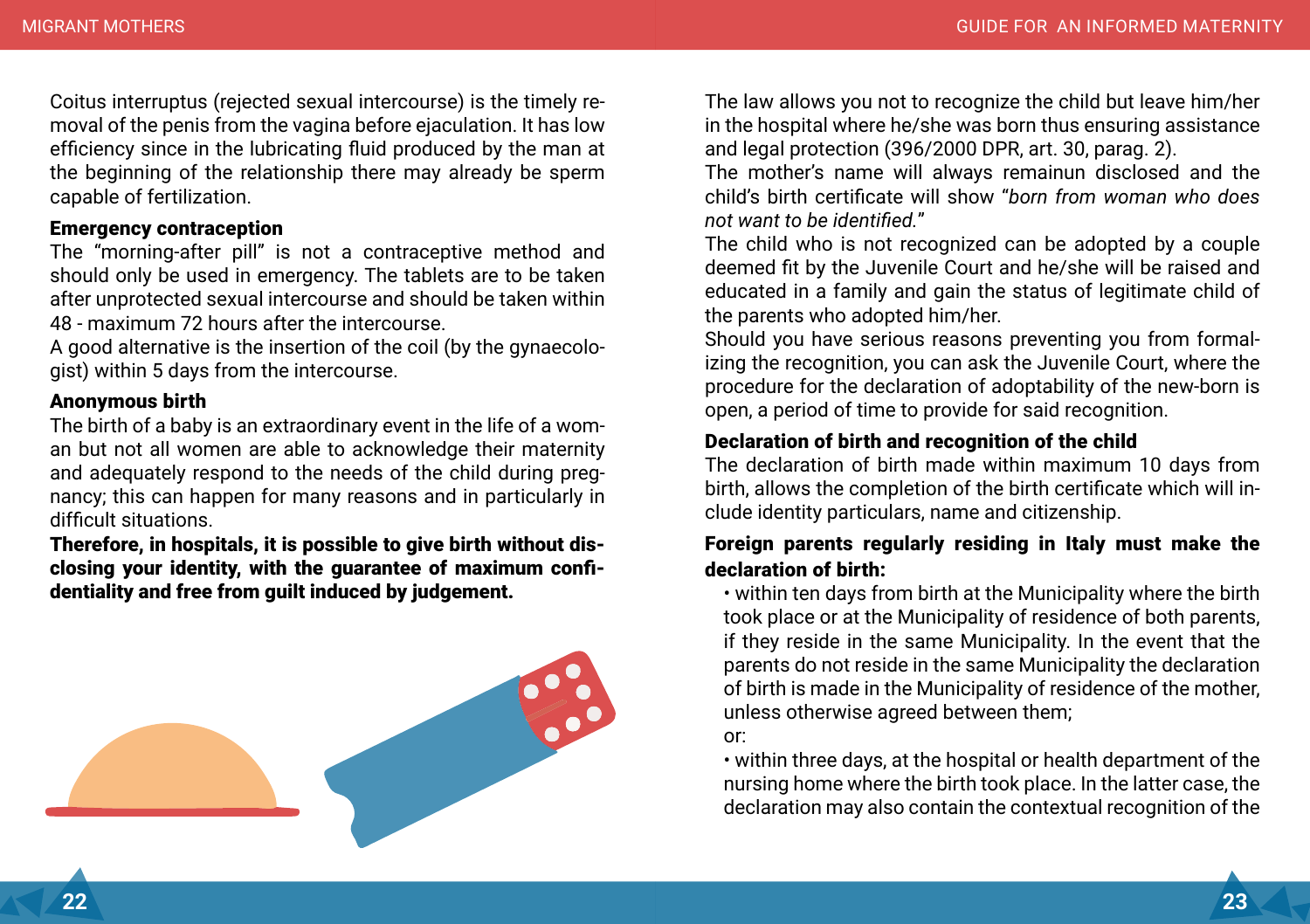biological child and, together with the birth certificate, this will be forwarded, to be registered by the chief medical officer to the civil register office of the Municipality in which the birth took place or, at the request of the parents, the Municipality of residence within the next ten days.

# Recognition by foreign parents with illegal resident status

According to a circular of the Ministry of Interior (circular no. 19 of 7 August 2009), foreign citizens with illegal resident status who are declaring a birth and the recognition of the biological child cannot be reported to the Authorities.

Therefore, if you are a mother without a residence permit you have the right to make a declaration of birth at any hospital within three days after delivery or within ten days of the birth at the civil register, and you will not be reported to the Authorities.

You will be entitled to a residence permit for medical treatment up to six months following the birth of your child, under the conditions specified above.

To make the declaration of birth and recognition of the biological child, you must present a valid passport.

# MATERNITY AND WORK

Maternity protection is regulated by law and by national labour contracts. Therefore, many of the rights of immigrant women expecting a baby depend also on their type of work.

# If you are a regular employee:

• you cannot be dismissed from work from the beginning of pregnancy until one year of age of your child, except for just cause;

• you are entitled to maternity leave (you do not work but you still receive your salary) two months before the expected date of birth and three months after the birth of your child, or a month before giving birth and four months after birth; during this period you are entitled to a maternity allowance (80% of your salary depending on your employment contract);

• you can also ask for parental leave (optional leave) until your child is eight, for a maximum of 6 months; also the father of the child can apply, for a total of 7 months. The parental leave requested by both parents cannot exceed 11 months. During this period your salary will be reduced to 30% for six months and also for the subsequent periods only if you do not exceed a certain income;

• you are entitled, after the birth of the child, to two hours a day for feeding time; if you work six hours a day you are entitled also to time off if your child is ill;

• if you have a difficult pregnancy or if your work is classified as heavy you can ask for advanced leave from work (i.e. the prohibition to work) by contacting the competent labour inspectorate.

## If you are a house cleaner/maid:

• you are entitled only to a 2 month maternity leave before and 3 months after childbirth. To be entitled to maternity benefits (i.e. to receive your salary) you should have paid at least 6 months of weekly social security contributions during the previous year or, alternatively, 1 year of social security contributions in the two year period preceding the period of leave. You cannot be dismissed from work during the period going from pregnancy to the end of the maternity leave;

• in the case of high-risk pregnancy you can contact the competent labour inspectorate;

• in the event of resignation submitted before the end of the maternity leave your are not obliged to give notice to your employer.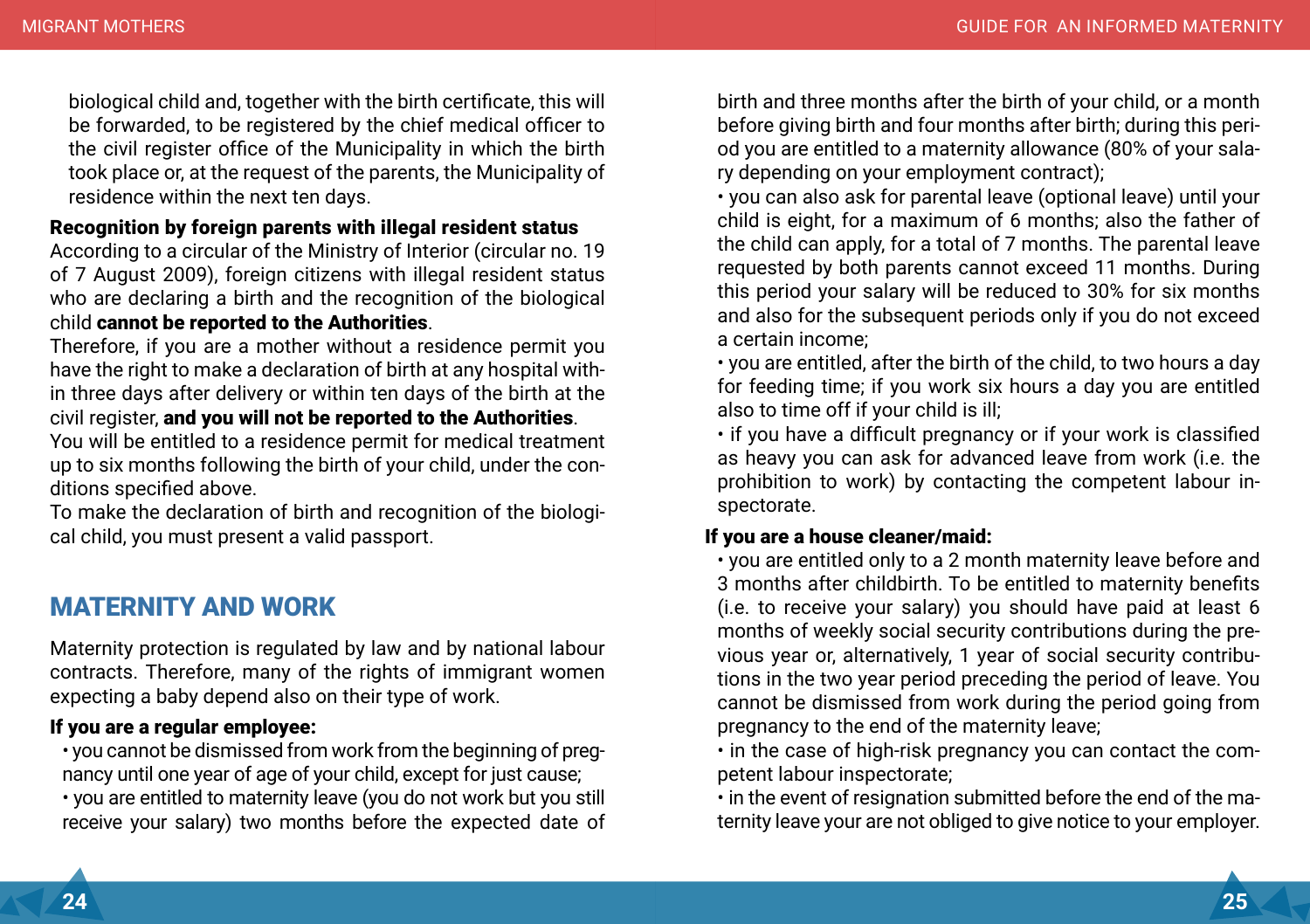*Mandatory abstention flexibility from work* has recently been introduced: you can delay the mandatory period of absence from work for up to one month before the expected date of birth and up to four months after the birth of your child. It is necessary though that the National Health medical specialistor a private medical specialist operating within the National Health Service and medical officers for the prevention and health protection in the workplace declare that such an option will not be detrimental to your health and that of the unborn child (art. 12 Law no. 53 of the March 28, 2000).

## If you are a term-contract worker:

• you are entitled to early maternity leave in the case of a difficult pregnancy and your work is classified as heavy;

• you are entitled to maternity leave as any regular employee (i.e. you can leave work for 5 months);

• you can apply for parental leave for 3 months, but only until your child is one year old;

• the maternity allowance is not paid by your employer but you have to present a request directly to INPS (National Institute of Social Security).

Should you have any difficulty regarding the services mentioned in the previous pages, or if you need any information or protection of your rights please contact the relevant office at the Tribunal for Patients' Rights of Cittadinanzattiva closest to you or the national headquarters of Cittadinanzattiva.

# **CITTADINANZATTIVA NPO**

VIA CEREATE 6 00183 ROMA - 06.36.71.81 www.cittadinanzattiva.it - pit.salute@cittadinanzattiva.it

# This is our list of local offices

#### **Abruzzo**

Chieti CH, Via Sulmona 75 66100 Tel 0871/070624 - annamaria.scapati@fastwebnet.it

# **Alto Adige - Südtirol**

Registered office c/o CMG Scs– NGO Via Locatelli 5 - 39100 Bolzano - Tel. 327/0475723 Fax. 0471/407581 Office for appointments Piazza A.W. Loew-Cadonna, 12 39100 Bolzano (Ex Via Amba Alagi 20) 6th floor room no. 619 Tues.10.00am/12.00 am - Thurs.3.00pm/5.00 pm Phone: 333-5438189 web: www.cittadinanzattiva-altoadige.org cittadinanzattiva-altoadige@cittadinanzattiva-altoadige.org PEC: tdm@pec.cittadinanzattiva-altoadige.org Only in emergencies: 339-6414130

# **Basilicata**

MT Policoro c/o ospedale, Via Salerno 75025 Phone 0835/986306 - cittadinanzattivabas@tiscali.it

# **Calabria**

calabria@cittadinanzattiva.it

# **Campania**

NA Napoli Via F. Degni, 25 (c/o Direzione Distretto Sanitario, 25) - 80125 Tel. 081/2548055 Fax. 081/2548054, campania@ cittadinanzattiva.it web: www.cittadinanzattiva.campania.it

# **Emilia-Romagna**

BO Bologna, Via Castiglione 24 – 40124 Bologna phone: 051 19985606 e-mail: segreteria@cittadinanzattiva-er.it; f.malagrino@cittadinanzattiva.it opening hours: from Monday to Friday9:30 am - 1:00 pm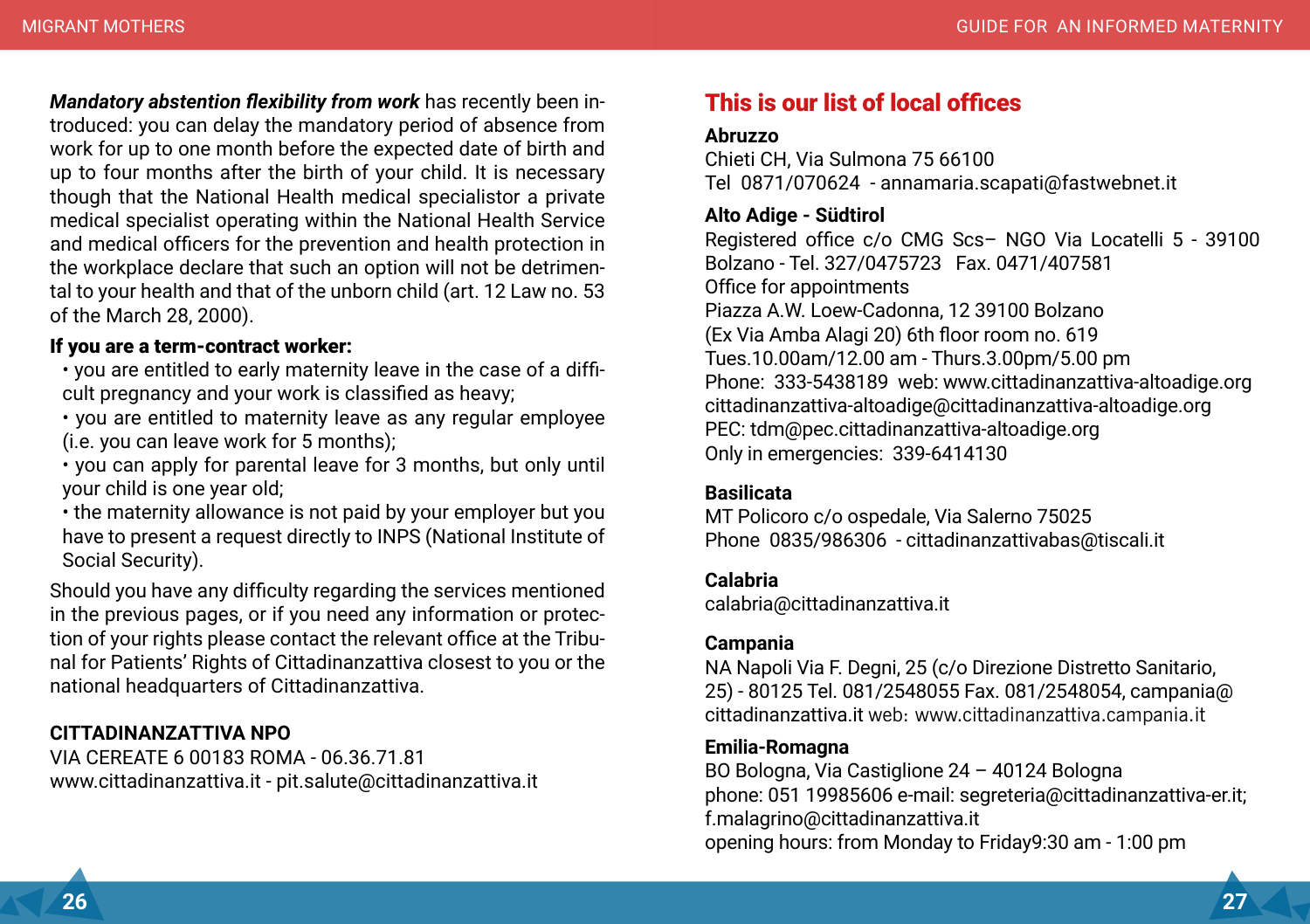# **Friuli Venezia-Giulia**

UD Tavagnacco, c/o Municipio Piazza Indipendenza 1 33010 Phone 3338/843200 informazioni@cittadinanzattivafvg.it

# **Lazio**

RM Rome - Via Domenico Silveri 10 00165 Phone 06/3729924 06/6385881 roma@cittadinanzattiva.it

# **Liguria**

Chiavari GE, Via Colonn.Franceschi 42 16043 Phone 0185/324612 0185/324612 cittadinanzattivaliguria@yahoo.it

## **Lombardy**

MI Milano, Via Rivoli 4 20121 Phone 02/70009318 02/36532636 info@cittadinanzattivalombardia.com

# **Marche**

AN Ancona, Via G. Marconi 227 60125 Phone 071/43437 071/2149015 cittadinanzattiva\_ancona@yahoo.it

# **Molise**

Campobasso - cittadinanzattivamolise@gmail.com web: www.cittadinanzattivamolise.it

# **Piedmont**

c/o SGAS, Via Cavour 31, 10123 Torino Sportello Tribunale per i diritti del malato: Tues- Wed - Thurs 3:00pm – 6:00pm Phone: 011/8177075 - pit.torino@ cittadinanzattiva.it, tdm@cittadinanzattivapiemonte.org

# **Puglia**

FG San Severo, Via Cantatore 32 71016 Phone 3292921273 0882/221599 presidente.puglia@cittadinanzattiva.it

#### **Sardinia**

Cagliari CA, Via Ariosto 24 09129 Phone 070/486118 - cittadinanzattiva.sardegna@gmail.com web: www.cagliari.cittadinanzattiva.it

## **Sicily**

CT Catania via Pasubio 19 - 95129 Catania Phone. 095/2540627 - segreteria@cittadinanzattivasicilia.com Tues.Wed.Thurs.9:00am/1:00pm

# **Tuscany**

Lucca LU, Via Fiorentini 25 55100 Phone 0583/467544 0583/467544 cittadinanzattivatoscana@email.it

# **Trentino**

Riva del Garda TN, Via Concordia 25 38066 Phone 0464/552869 0464/552869 347/4322164 - info@ cittadinanzattivadeltrentino.it Tues. 4.30 pm/6.30 pm Sat. 9.30 am/11.30 am

# **Umbria**

Spoleto PG, Via XXV Aprile 44 06049 Phone 0743/222208 0743/222208 cittattiv.umbria@libero.it Tues.Wed.Fri. 9. 00 am/12.00 pm

#### **Veneto**

Verona VR, via M.D 'Azeglio 27 37123 Phone 338/1519010 ca.regioneveneto@alice.it

# **Valle d'Aosta**

(By appointment only) Via Saint Martin de Corléans, 248 Aosta c/o "Ex Maternità" - 2° piano Phone 01651756146; Fax 01651751074 e-mail: cittadinanzattiva.valledaosta@gmail.com